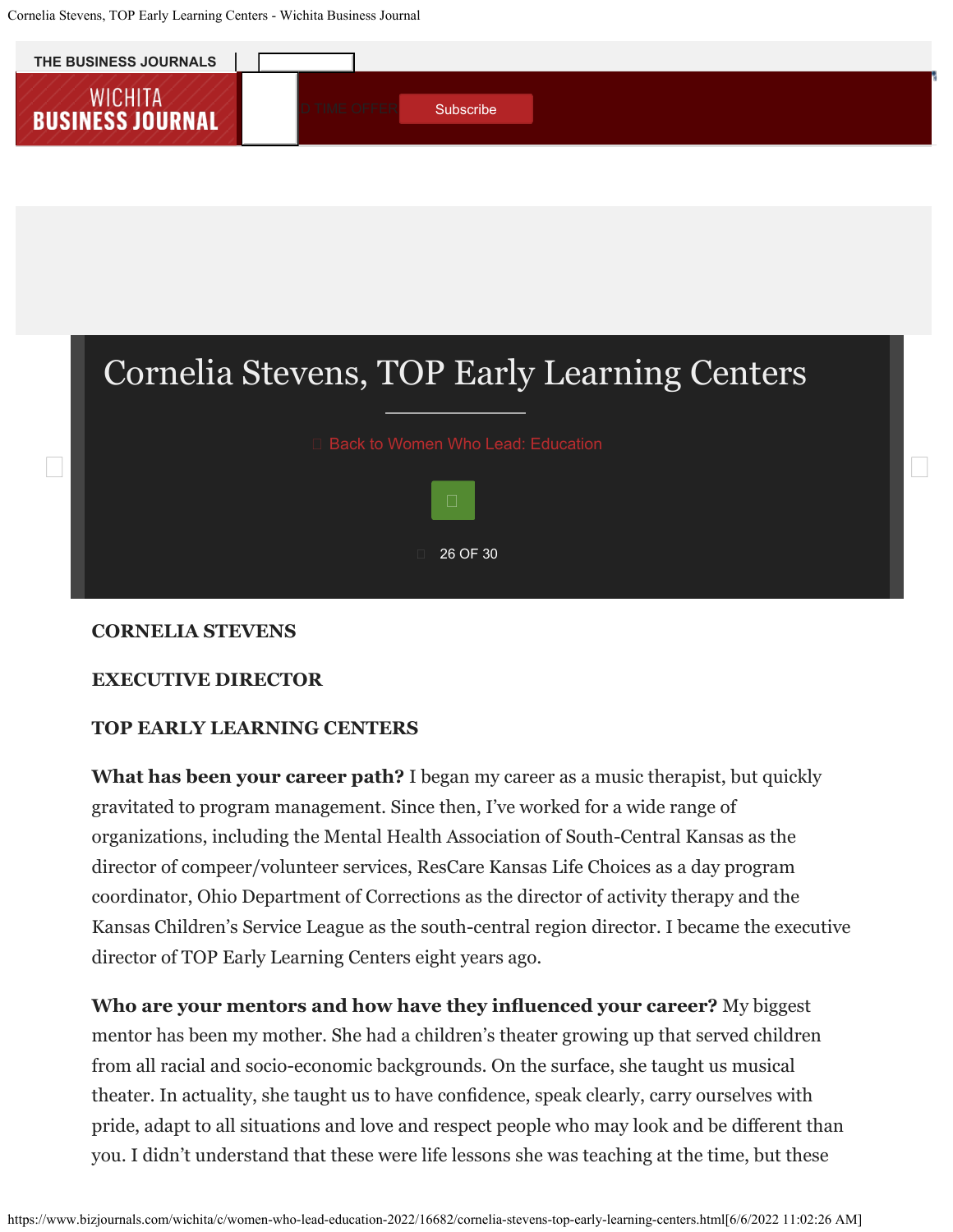qualities have helped shape me into the leader I am today.

**Best advice for a woman wanting to enter education?** Working in education is not just a career choice, it is a calling. Take time to learn about yourself and what you are passionate about. That passion will get you through the difficult times.

**What do you like most about your job?** Our mission is to deliver a high-quality early learning experience to children living in poverty, providing them the tools needed for emotional, academic, and lifelong success. I went back to college as a single mom when I was 25 years old. I am also the parent of a TOP graduate and can see the impact of our program in my adult daughter. My journey feels like it has come full circle but this time, I have the opportunity to lead our eforts to positively impact the future of the children and families we serve.

### **[UP NEXT](https://www.bizjournals.com/wichita/c/women-who-lead-education-2022/16683/erin-sutton-eric-fisher-academy.html)**

**27 OF 30**

## **Erin Sutton, Eric Fisher Academy**

Erin Sutton, Eric Fisher Academy, Women Who Lead: Education.

[Back to Top](javascript:void(0);)  $\Box$ 

### **WICHITA BUSINESS JOURNAL**

**[Home](https://www.bizjournals.com/wichita) [News](https://www.bizjournals.com/wichita/news) Lists & Leads [People](https://www.bizjournals.com/wichita/potm) [Companies](https://www.bizjournals.com/wichita/datacenter/companies) [Events](https://www.bizjournals.com/wichita/calendar) [Store](https://promo.bizjournals.com/wichita/store/)**

| <b>SUBSCRIBERS</b>         |                                         | <b>ABOUT &amp;</b><br><b>CONTACT</b> | <b>APPS &amp;</b><br><b>SYNDICATION</b> | <b>FOLLOW US</b>             | <b>ACBJ</b>                                                |
|----------------------------|-----------------------------------------|--------------------------------------|-----------------------------------------|------------------------------|------------------------------------------------------------|
| Start a<br>Subscription    | <b>So Means With BREEZER</b><br>■ 时 排除。 | <b>About Us</b>                      | <b>Mobile Apps</b>                      |                              | <b>American City</b><br><b>Business</b><br><b>Journals</b> |
| Subscriber-Only<br>Content |                                         | <b>About The</b><br><b>Business</b>  | <b>Syndication/RSS</b>                  |                              | AmericanInno                                               |
| <b>Digital Edition</b>     |                                         | <b>Journals</b><br>Advertise         |                                         | <b>NEWSLETTERS</b> BizEquity |                                                            |

https://www.bizjournals.com/wichita/c/women-who-lead-education-2022/16682/cornelia-stevens-top-early-learning-centers.html[6/6/2022 11:02:26 AM]